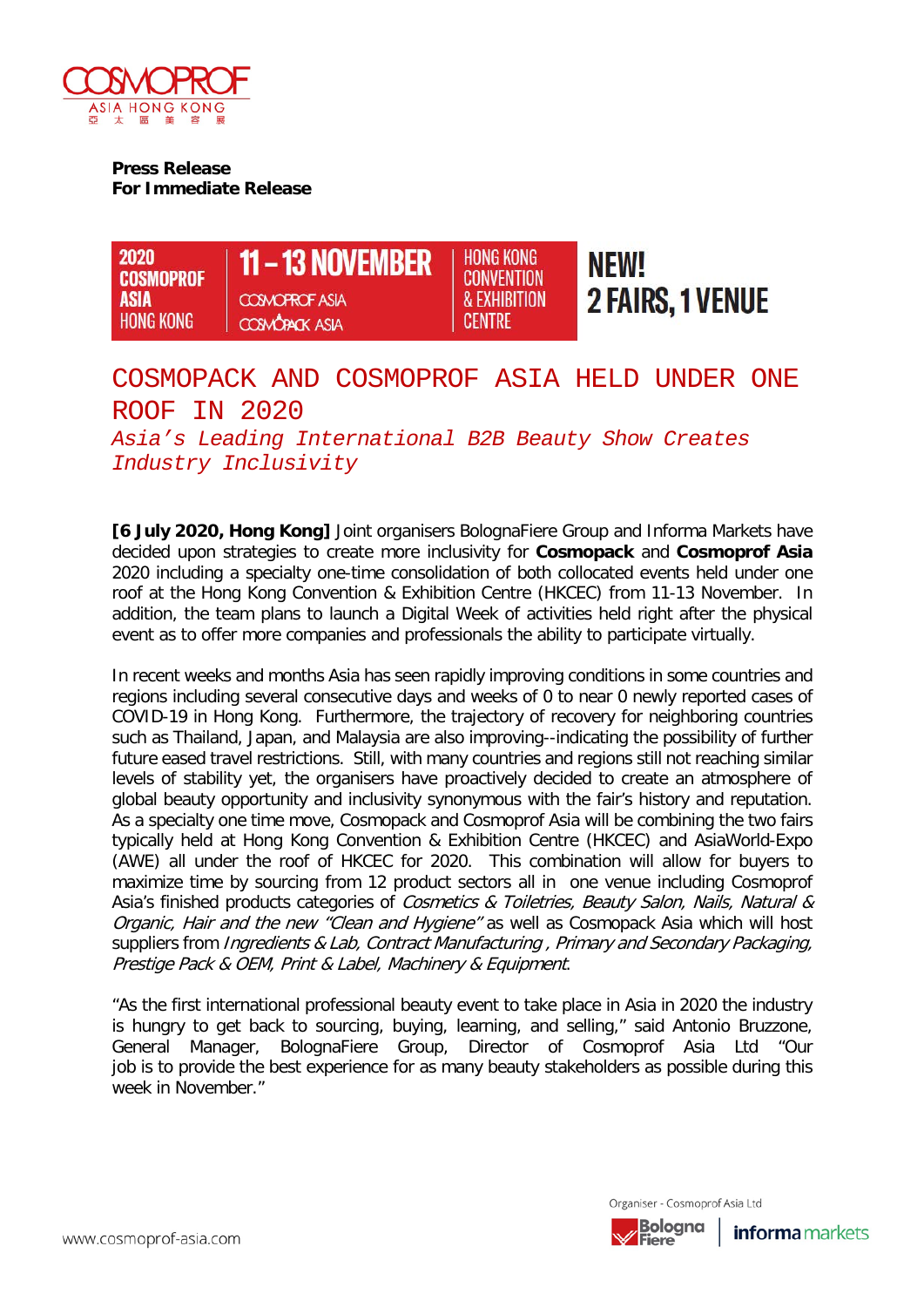

Cosmopack and Cosmoprof Asia 2020 will also see the first-time debut of a Digital Week held right after the physical event. This initiative is a virtual extension of the event which will enable travel restricted beauty professionals worldwide to participate in Cosmopack and Cosmoprof Asia 2020. The fair's Digital Week will include virtual presence for select exhibitors, real-time online business matchmaking for sellers and buyers, and a host of content rich recorded and live sessions including seminars and footage from the fair.

"Cosmoprof and Cosmopack Asia 2020 will be an important recovery platform for the international beauty industry," said David Bondi, Senior Vice President - Asia of Informa Markets and Director of Cosmoprof Asia Ltd. "Our decision to move the two fairs into one venue as well as launching a virtual experience apart from the live event is to create an inclusive opportunity. Our Digital Week is also a good experiment to see how we can continuously improve our offerings and services for the future."

Finally, with regards to onsite health and safety measures, the team has adopted the highest standards along with following local/federal and global health protocols and working closely with the venue operators to provide an optimally secure and safe environment.

To stay up to date with developments on Cosmopack and Cosmoprof Asia's 2020 one venue two fairs initiative as well as Digital Week make sure to bookmark www.cosmoprof-asia.com and follow our social networks.

-End-